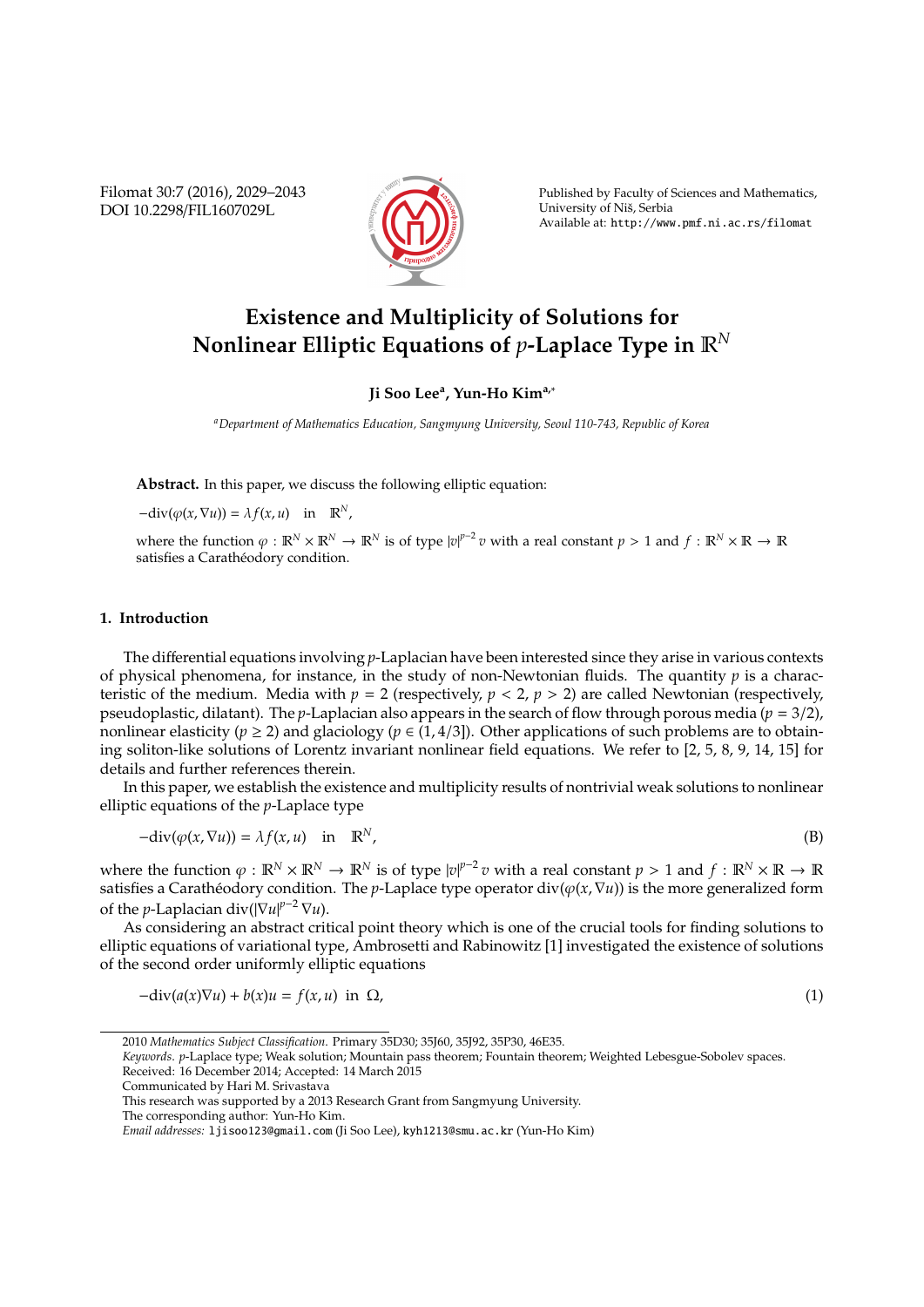subject to Dirichlet boundary condition where *f* is odd with respect to *u* and Ω is a smooth bounded domain in  $\mathbb{R}^N$ . Moreover, they proved that the equations above had infinitely many distinct pairs of solutions under suitable conditions. When  $Ω$  is the whole space  $\mathbb{R}^N$ , the existence of a positive solution, and under some conditions, infinitely many solutions of the semilinear elliptic equations (1) are observed by Bartsch and Wang [3]. Yu [18] showed the existence of solutions for the *p*-Laplacian problem

$$
\begin{cases}\n-\text{div}(a(x)|\nabla u|^{p-2}\nabla u) + b(x)|u|^{p-2}u = f(x,u) & \text{in } \Omega \\
u = 0 & \text{on } \partial\Omega \\
\lim_{|x| \to \infty} u = 0,\n\end{cases}
$$

where  $1 < p < N$  and  $\Omega$  is an exterior domain. De Nápoli and Mariani [14] established the existence and multiplicity results of nontrivial weak solutions for problem of the *p*-Laplace type with Dirichlet boundary condition. In order to apply the Mountain pass theorem they assumed that the functional Φ which was induced by  $\varphi$  was uniform convex, i.e., there exists a positive constant  $k$  such that

$$
\Phi\left(x, \frac{\xi + \eta}{2}\right) \le \frac{1}{2}\Phi(x, \xi) + \frac{1}{2}\Phi(x, \eta) - k\left|\xi - \eta\right|^p
$$

for all  $x \in \overline{\Omega}$  and  $\xi, \eta \in \mathbb{R}^N$ , where  $\Omega$  is a bounded domain in  $\mathbb{R}^N$ . But, for  $1 < p < 2$ , it is well known that this condition cannot be applicable for the *p*-Laplacian problems. For instance, the functional  $\Phi(x, t) = (1/p)t^p$  is not uniformly convex for  $t > 0$  and  $1 < p < 2$ .

The first goal of this paper is to prove the existence of at least one nontrivial weak solution for problem (B) in the weighted Sobolev spaces, without the assumption about uniform convexity of the functional Φ. Moreover, we shall verify that there exist two different sequences of critical points using the variational method, namely, Fountain theorem (Theorem 3.6 in [17]). However, it is not easy to apply Fountain theorem to gain infinitely many solutions for nonlinear elliptic equations involving *p*-Laplace type on unbounded domain. In this view, we give a specific proof of the existence of the infinitely many solutions for problem (B) by using Fountain theorem.

The second purpose of this paper is to deduce the existence of two distinct nontrivial weak solutions for problem (B) without assuming Ambrosetti-Rabinowitz condition (see [1]) which was inspired by [7]. But, without this condition, we can not ensure the boundedness of the Palais-Smale sequence of the Euler-Lagrange functional which is crucial to apply critical point theory. To overcome this difficulty, we show the coercivity of the functional corresponding to our problem under appropriate hypotheses, and then we employ a result from Theorem 1.2 in Struwe [16] in order to obtain a critical point of the functional.

This paper is organized as follows. In Section 2, we introduce some definitions of the basic function space which is treated in this paper (see [6, 11, 18]). Under certain conditions on  $\varphi$  and  $f$ , we establish the existence of at least one nontrivial solution for problem (B) and infinitely many solutions by applying variational methods. In Section 3, we show there exist at least two distinct nontrivial weak solutions for problem (B) without Ambrosetti-Rabinowitz condition.

#### **2. Existence of Solutions**

In this section, we investigate the existence of at least one nontrivial weak solution and infinitely many solutions by employing the Mountain pass theorem and Fountain theorem. Before dealing with our main results, we recall some definitions and properties of the weighted Lebesgue and Sobolev spaces. For a profound treatments on these spaces, we refer to [6, 11, 18]. Let  $1 < p < N$  and  $p^* := Np/(N-p)$ . Assume that

(A)  $a \in L^{\infty}(\mathbb{R}^N)$  and there exists a positive constant  $a_0$  such that

 $a(x) \ge a_0$  for almost all *N* .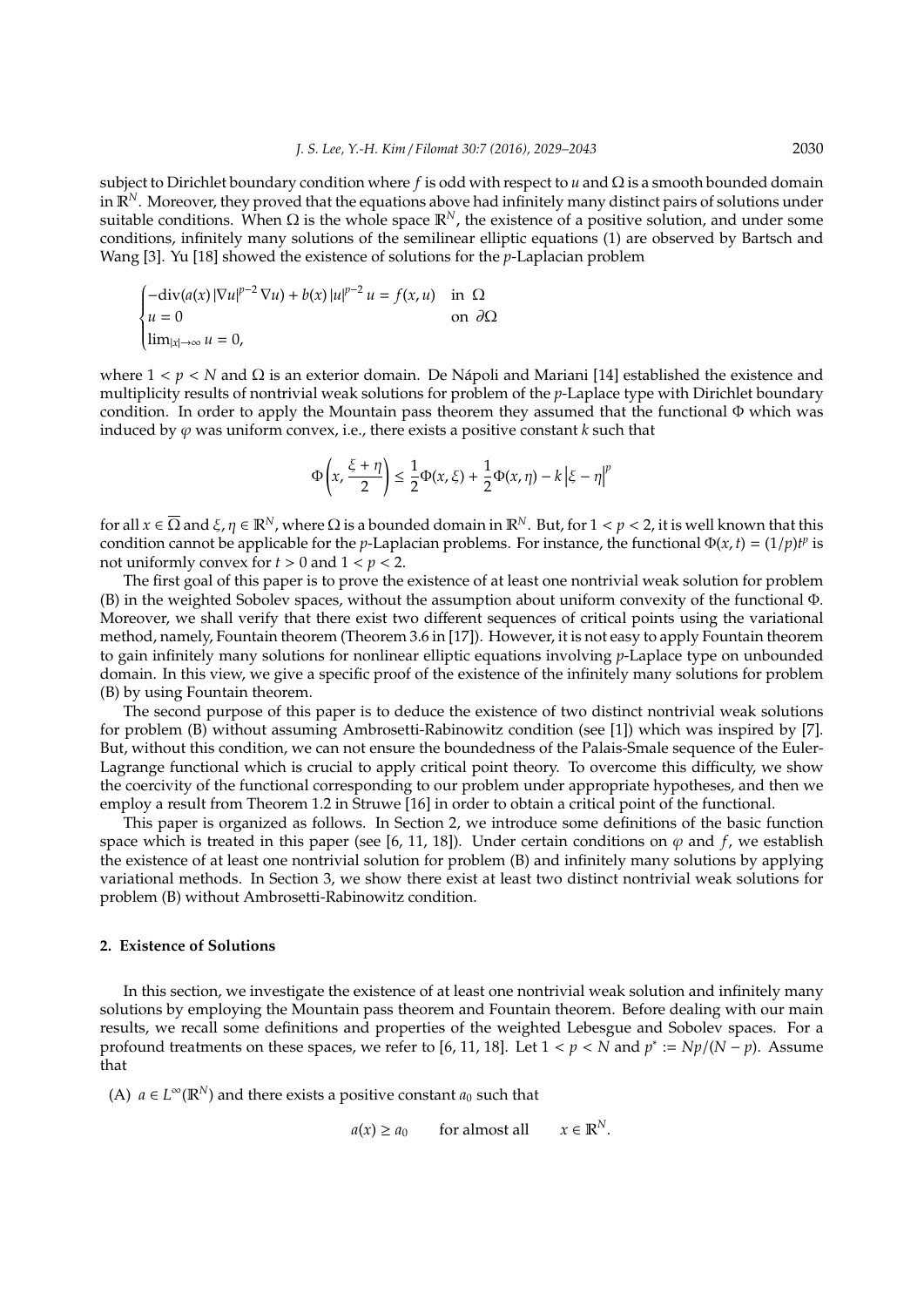Recall that

$$
w(x) = \frac{1}{(1+|x|)^p} \text{ for } x \in \mathbb{R}^N
$$

is the weight function which appears in Hardy's inequality. Let  $L^p(\mathbb{R}^N,w)$  be the weighted Lebesgue space that consists of all measurable real-valued functions *u* satisfying

$$
\int_{\mathbb{R}^N} w(x) \left| u \right|^p dx < \infty,
$$

endowed with the norm

$$
||u||_{L^p(\mathbb{R}^N,w)} = \left(\int_{\mathbb{R}^N} w(x) |u|^p dx\right)^{\frac{1}{p}}.
$$

Consider the weighted Sobolev space  $X := W^{1,p}(\mathbb{R}^N, a, w)$  denoted as the completion of  $C_0^{\infty}$  $\int_0^\infty (\mathbb{R}^N)$  with respect to the norm

$$
||u||_X = \left(\int_{\mathbb{R}^N} a(x) |\nabla u|^p dx + \int_{\mathbb{R}^N} w(x) |u|^p dx\right)^{\frac{1}{p}}.
$$

It follows from Hardy's inequality and the assumption (A) that

$$
\int_{\mathbb{R}^N} w(x) \left| u \right|^p dx \leq \frac{1}{a_0} \left( \frac{p}{N-p} \right)^p \int_{\mathbb{R}^N} a(x) \left| \nabla u \right|^p dx,
$$

which implies that on *X*, the norm  $\|\cdot\|_X$  is equivalent to the other norm  $\|\cdot\|_a$  given by

$$
\|u\|_a = \left(\int_{\mathbb{R}^N} a(x) \, |\nabla u|^p \, dx\right)^{\frac{1}{p}}.
$$

Note that there exist positive constants  $c_0$  and  $c_1$  such that

$$
c_0\|u\|_X \le \|u\|_a \le c_1\|u\|_X \tag{2}
$$

for all *u* ∈ *X*. The following *Sobolev inequality* will be used in the sequel:

$$
\left(\int_{\mathbb{R}^N}|u|^{p^*}\,dx\right)^{\frac{1}{p^*}}\leq d_0\left(\int_{\mathbb{R}^N}a(x)\,|\nabla u|^p\,dx\right)^{\frac{1}{p}}
$$

for some positive constant  $d_0$  (see [6]).

**Definition 2.1.** *We say that*  $u \in X$  *is a weak solution of problem* (B) *if* 

$$
\int_{\mathbb{R}^N} \varphi(x, \nabla u) \cdot \nabla v \, dx = \lambda \int_{\mathbb{R}^N} f(x, u) v \, dx
$$

*for all*  $v \in X$ *.* 

Let  $\varphi : \mathbb{R}^N \times \mathbb{R}^N \to \mathbb{R}^N$  be the continuous derivative with respect to *v* of the mapping  $\Phi_0 : \mathbb{R}^N \times \mathbb{R}^N \to$  $\mathbb{R}$ ,  $\Phi_0 = \Phi_0(x, v)$ , that is,  $\varphi(x, v) = \frac{d}{dv}\Phi_0(x, v)$ . Assume that  $\varphi$  and  $\Phi_0$  satisfy the following conditions:

(J1) The following equalities

$$
\Phi_0(x, \mathbf{0}) = 0
$$
 and  $\Phi_0(x, v) = \Phi_0(x, -v)$ 

hold for almost all  $x \in \mathbb{R}^N$  and for all  $v \in \mathbb{R}^N$ .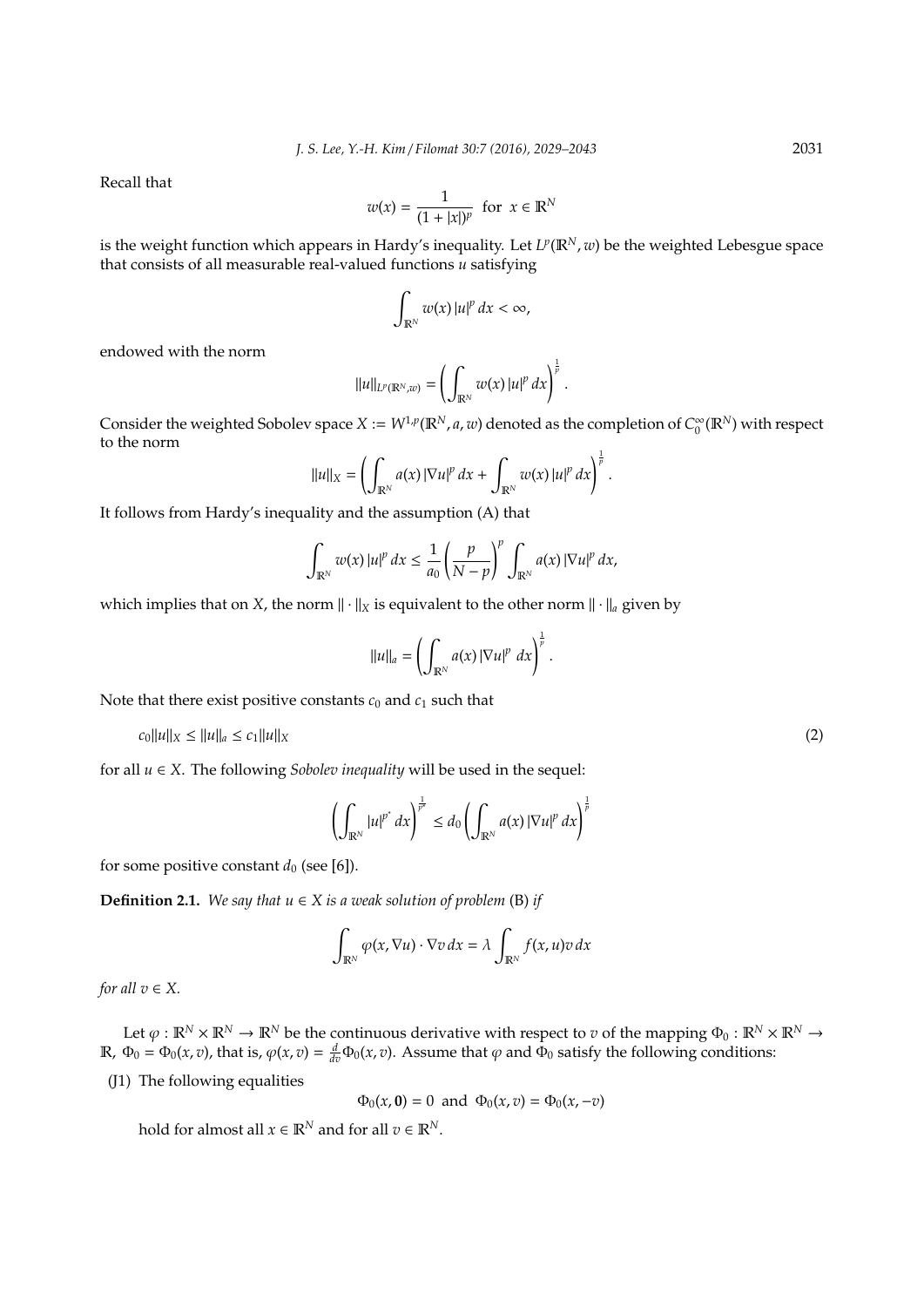(J2) There are a function  $\sigma \in L^{p'}(\mathbb{R}^N)$  and a nonnegative constant *b* such that

$$
\big|\varphi(x,v)\big|\leq \sigma(x)+b\,|v|^{p-1}
$$

for almost all  $x \in \mathbb{R}^N$  and for all  $v \in \mathbb{R}^N$ .

(J3)  $\Phi_0(x, \cdot)$  is strictly convex in  $\mathbb{R}^N$  for all  $x \in \mathbb{R}^N$ .

(J4) The following relation

$$
c_* a(x) |v|^p \leq \varphi(x,v) \cdot v \leq p \Phi_0(x,v)
$$

holds for all  $x \in \mathbb{R}^N$  and  $v \in \mathbb{R}^N$ , where  $c_*$  is a positive constant.

Let us define the functional  $\Phi: X \to \mathbb{R}$  by

$$
\Phi(u) = \int_{\mathbb{R}^N} \Phi_0(x, \nabla u) \, dx
$$

for any  $u \in X$ . Under the assumptions (A), (J1)–(J2) and (J4), it is easy to check that the functional  $\Phi$  is well defined on *X*, by the similar calculations as in [12]. And then we can modify the proof of Lemma 3.2 in [10] to get that  $\Phi \in C^1(X, \mathbb{R})$  and its Fréchet derivative is given by

$$
\langle \Phi'(u), v \rangle = \int_{\mathbb{R}^N} \varphi(x, \nabla u) \cdot \nabla v \, dx \tag{3}
$$

for any  $u, v \in X$ .

As a key tool in obtaining our main results, we give the operator  $\Phi'$  is a mapping of type  $(S_+)$ .

**Lemma 2.2.** *Assume that* (A) *and* (J1)–(J4) *hold.* Then the functional  $\Phi : X \to \mathbb{R}$  *is convex and weakly lower*  $s$ *emicontinuous on X.* Moreover, the operator  $\Phi'$  is a mapping of type  $(S_+)$ , i.e., if  $u_n \to u$  in X as  $n \to \infty$  and  $\limsup_{n\to\infty}\langle \Phi'(u_n) - \Phi'(u), u_n - u \rangle \leq 0$ , then  $u_n \to u$  in X as  $n \to \infty$ .

*Proof.* The analogous arguments as in Lemma 2.2 in [4] yield the assertion clearly.  $\square$ 

Until now, we have considered some properties for the integral operator corresponding to the divergence part in problem (B). Now we need the assumptions for *f* to establish our main results in this section. Let us put  $F(x, t) = \int_0^t f(x, s) ds$ . For  $1 < p < q < p^*$ , we assume that

- (F1)  $f : \mathbb{R}^N \times \mathbb{R} \to \mathbb{R}$  satisfies a Caratheodory condition in the sense that  $f(\cdot, t)$  is measurable for all  $t \in \mathbb{R}$ and  $f(x, \cdot)$  is continuous for almost all  $x \in \mathbb{R}^N$ .
- (F2) *f* satisfies the following growth condition: for all  $(x, t) \in \mathbb{R}^N \times \mathbb{R}$ ,

$$
\left|f(x,t)\right| \leq |m(x)|\,|t|^{q-1}\,,
$$

where  $m \in L^{\frac{p^*}{p^{*-}}}$ *p*<sup>*p*</sup>−*q*</sub> ( $\mathbb{R}^N$ ) ∩ *L*∞( $\mathbb{R}^N$ ) and meas{*x* ∈  $\mathbb{R}^N$  : *m*(*x*) > 0} > 0.

(F3) There exists a positive constant  $\theta$  such that  $\theta > p$  and

 $0 < \theta F(x, t) \le f(x, t)t$  for all  $t \in \mathbb{R} \setminus \{0\}$  and  $x \in \mathbb{R}^N$ .

 $(f4)$   $\lim_{|t| \to 0} \frac{f(x,t)}{f(x) |t|^{p}}$  $\frac{f(x,t)}{w(x)|t|^{p-1}}$  = 0 uniformly for all *x* ∈  $\mathbb{R}^N$ .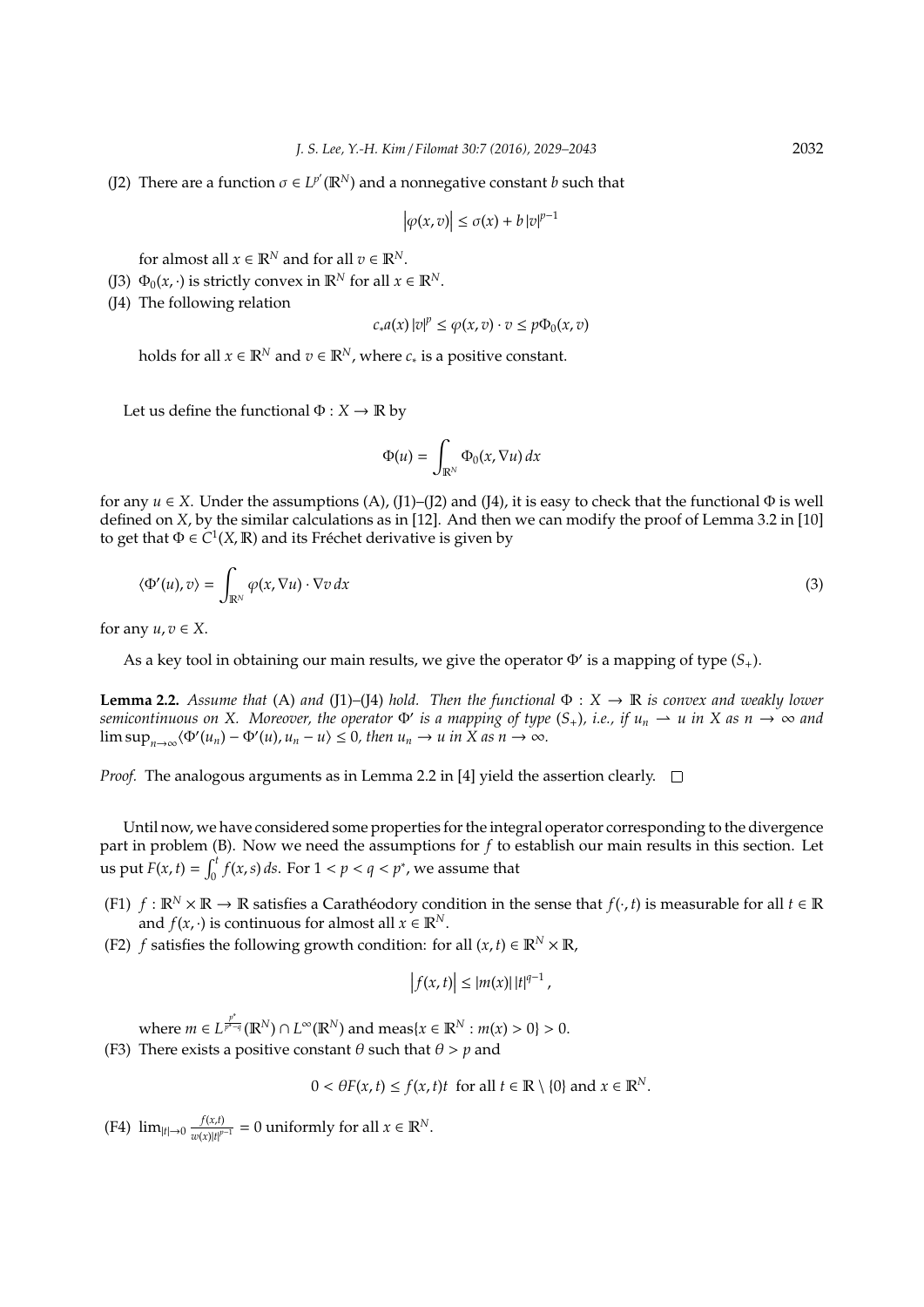Define the functionals  $\Psi$ ,  $I_\lambda : X \to \mathbb{R}$  by

$$
\Psi(u) = \int_{\mathbb{R}^N} F(x, u) dx \text{ and } I_{\lambda}(u) = \Phi(u) - \lambda \Psi(u)
$$

for any  $u \in X$ . Then we obtain that  $\Psi, I_{\lambda} \in C^{1}(X,\mathbb{R})$  and these Fréchet derivatives are

$$
\langle \Psi'(u), v \rangle = \int_{\mathbb{R}^N} f(x, u) v \, dx
$$

and

$$
\langle I'_{\lambda}(u),v\rangle=\int_{\mathbb{R}^N}\varphi(x,\nabla u)\cdot\nabla v\,dx-\lambda\int_{\mathbb{R}^N}f(x,u)v\,dx
$$

for any  $u, v \in X$ , respectively.

**Lemma 2.3.** *Assume that* (A) *and* (F1)–(F2) *hold. Then* Ψ *and* Ψ' *are compact operators.* 

*Proof.* The proof is absolutely the same as those of Lemma 4.4 in [6] and is omitted here.  $\square$ 

With the aid of Lemma 2.3, we investigate that the functional  $I_{\lambda}$  satisfies the Palais-Smale condition, which is denoted by (*PS*)-condition for short in the sequel. The functional *I*<sup>λ</sup> satisfies the (*PS*)-condition if and only if each sequence  $\{u_n\}$  in *X* satisfying  $I_\lambda(u_n) \to c$  and  $I'_\lambda$  $\chi'_\lambda(u_n) \to 0$  as  $n \to \infty$  has a convergent subsequence for  $c \in \mathbb{R}$ . This fact plays an important role in finding at least one nontrivial weak solution for problem (B). The basic idea of the following assertions is derived by Lemmas 3.1 and 3.2 in [14]. But we give a specific proof because we deal with the case of unbounded domain and the basic function spaces which are treated in this paper are different from those in [14].

**Lemma 2.4.** *Assume that* (A), (J1)–(J4) *and* (F1)–(F3) *hold. Then*  $I_\lambda$  *satisfies the* (PS)-condition for all  $\lambda > 0$ .

*Proof.* Since the operator  $\Psi'$  is compact,  $\Psi'$  is a mapping of type  $(S_+)$ . Let  $\{u_n\}$  be a  $(PS)$ -sequence in *X*, i.e.,  $I_\lambda(u_n) \to c$  and  $I'_\lambda$  $\chi^{\prime}(u_n) \rightarrow 0$  as  $n \rightarrow \infty$ . Because *I*<sup>2</sup>  $\frac{7}{\lambda}$  is of type  $(S_+)$  and  $X$  is reflexive, it is enough to verify that the sequence  $\{u_n\}$  is bounded in *X*. Suppose to the contrary that  $||u_n||_X \to \infty$ , in the subsequence sense. By the assumption (J4), we deduce that

$$
I_{\lambda}(u_{n}) - \frac{1}{\theta} \langle I'_{\lambda}(u_{n}), u_{n} \rangle = \int_{\mathbb{R}^{N}} \left( \Phi_{0}(x, \nabla u_{n}) - \frac{1}{\theta} \varphi(x, \nabla u_{n}) \cdot \nabla u_{n} \right) dx + \lambda \int_{\mathbb{R}^{N}} \left( \frac{1}{\theta} f(x, u_{n}) u_{n} - F(x, u_{n}) \right) dx \n\geq \left( 1 - \frac{p}{\theta} \right) \int_{\mathbb{R}^{N}} \Phi_{0}(x, \nabla u_{n}) dx + \lambda \int_{\mathbb{R}^{N}} \left( \frac{1}{\theta} f(x, u_{n}) u_{n} - F(x, u_{n}) \right) dx,
$$

where  $\theta$  is the positive constant from (F3). It follows that

$$
\left(1-\frac{p}{\theta}\right)\int_{\mathbb{R}^N}\Phi_0(x,\nabla u_n)\,dx\leq I_\lambda(u_n)-\frac{1}{\theta}\langle I'_\lambda(u_n),u_n\rangle
$$

for *n* large enough. Therefore, we get

$$
c_0^p\left(1-\frac{p}{\theta}\right)\frac{c_*}{p}||u_n||_X^p\leq I_\lambda(u_n)+\frac{1}{\theta}||I_\lambda'(u_n)||_{X^*}||u_n||_X
$$

for the positive constant  $c_0$  which appears in the relation (2). Since  $1 < p < \theta$ , this is a contradiction.  $\Box$ 

As our first main result, we establish the following consequence for the existence of a nontrivial weak solution for problem (B) by employing the Mountain pass theorem and Lemma 2.4.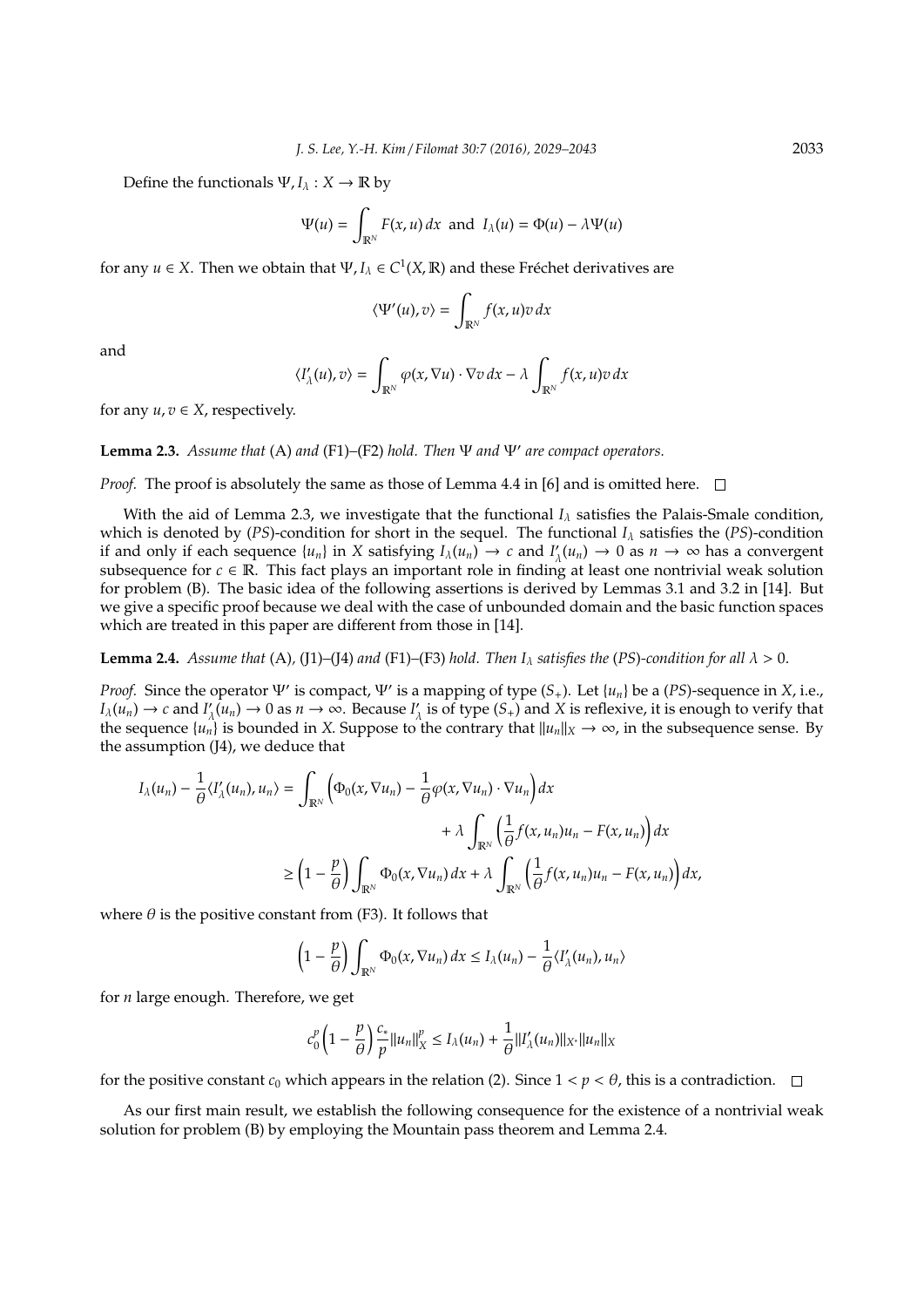**Theorem 2.5.** *Assume that* (A)*,* (J1)*–*(J4) *and* (F1)*–*(F4) *hold. Then problem* (B) *has a nontrivial weak solution for all*  $\lambda > 0$ .

*Proof.* Note that  $I_{\lambda}(0) = 0$ . Since  $I_{\lambda}$  satisfies the (*PS*)-condition by Lemma 2.4, it suffices to show the geometric conditions in the Mountain pass theorem, i.e.,

(1) there is a positive constant *R* such that

$$
\inf_{\|u\|_{X}=R}I_{\lambda}(u)>0;
$$

(2) there exists an element *v* in *X* satisfying

$$
I_{\lambda}(tv) \to -\infty \quad \text{as} \quad t \to \infty.
$$

First, we prove the condition (1). By Hardy's inequality, there exists a positive constant *C* ∗ such that  $||u||_{L^p(\mathbb{R}^N,w)} \leq C^* ||u||_X$ . Let  $\varepsilon > 0$  be small enough such that  $\lambda \varepsilon C^* \leq c_0^p$ 0 *c*∗/(2*p*) for the positive constant *c*<sup>∗</sup> from (J4). By the assumptions (F2) and (F4), for any  $\varepsilon > 0$ , there exists a positive constant denoted by  $C(\varepsilon)$  such that

$$
|F(x,t)| \leq \varepsilon w(x)|t|^p + C(\varepsilon)|m(x)||t|^q
$$

for all  $(x, t) \in \mathbb{R}^N \times \mathbb{R}$ . Then it follows from the assumptions (A), (J4) and the Sobolev and Hölder's inequalities that

$$
I_{\lambda}(u) = \int_{\mathbb{R}^{N}} \Phi_{0}(x, \nabla u) dx - \lambda \int_{\mathbb{R}^{N}} F(x, u) dx
$$
  
\n
$$
\geq \int_{\mathbb{R}^{N}} \frac{c_{*}}{p} a(x) |\nabla u|^{p} dx - \lambda \int_{\mathbb{R}^{N}} (\varepsilon w(x) |u|^{p} + C(\varepsilon) |m(x)| |u|^{q}) dx
$$
  
\n
$$
\geq \frac{c_{*}}{p} ||u||_{a}^{p} - \lambda \varepsilon C^{*} ||u||_{X}^{p} - \lambda C(\varepsilon) ||m||_{L^{\frac{p^{*}}{p-q}}(\mathbb{R}^{N})} ||u||_{L^{p^{*}}(\mathbb{R}^{N})}^{q}
$$
  
\n
$$
\geq \frac{c_{0}^{p} c_{*}}{p} ||u||_{X}^{p} - \lambda \varepsilon C^{*} ||u||_{X}^{p} - \lambda C(\varepsilon) C_{1} ||u||_{X}^{q}
$$

for a positive constant  $C_1$ . Then we deduce that

$$
I_{\lambda}(u) \ge \frac{c_0^p c_*}{2p} ||u||_X^p - C(\lambda, \varepsilon) C_1 ||u||_X^q.
$$

Since  $q > p$ , there exist  $R > 0$  small enough and  $\delta > 0$  such that  $I_\lambda(u) \ge \delta > 0$  when  $||u||_X = R$ .

Let us show the condition (2). Observe that the assumption (J4) implies that

$$
\Phi_0(x, s\xi) \le s^p \Phi_0(x, \xi) \tag{4}
$$

for all  $s \ge 1$ ,  $x \in \mathbb{R}^N$  and  $\xi \in \mathbb{R}^N$ . Indeed, if we define  $q(t) = \Phi_0(x, t\xi)$ , then we have

$$
g'(t) = \varphi(x, t\xi)\xi = \frac{1}{t}\varphi(x, t\xi) \cdot t\xi \leq \frac{p}{t}\Phi_0(x, t\xi) = \frac{p}{t}g(t).
$$

It means that

$$
\frac{g'(t)}{g(t)} \leq \frac{p}{t}.
$$

By integrating the inequality above over (1,*s*), we deduce

$$
\ln g(s) - \ln g(1) \le p \ln s
$$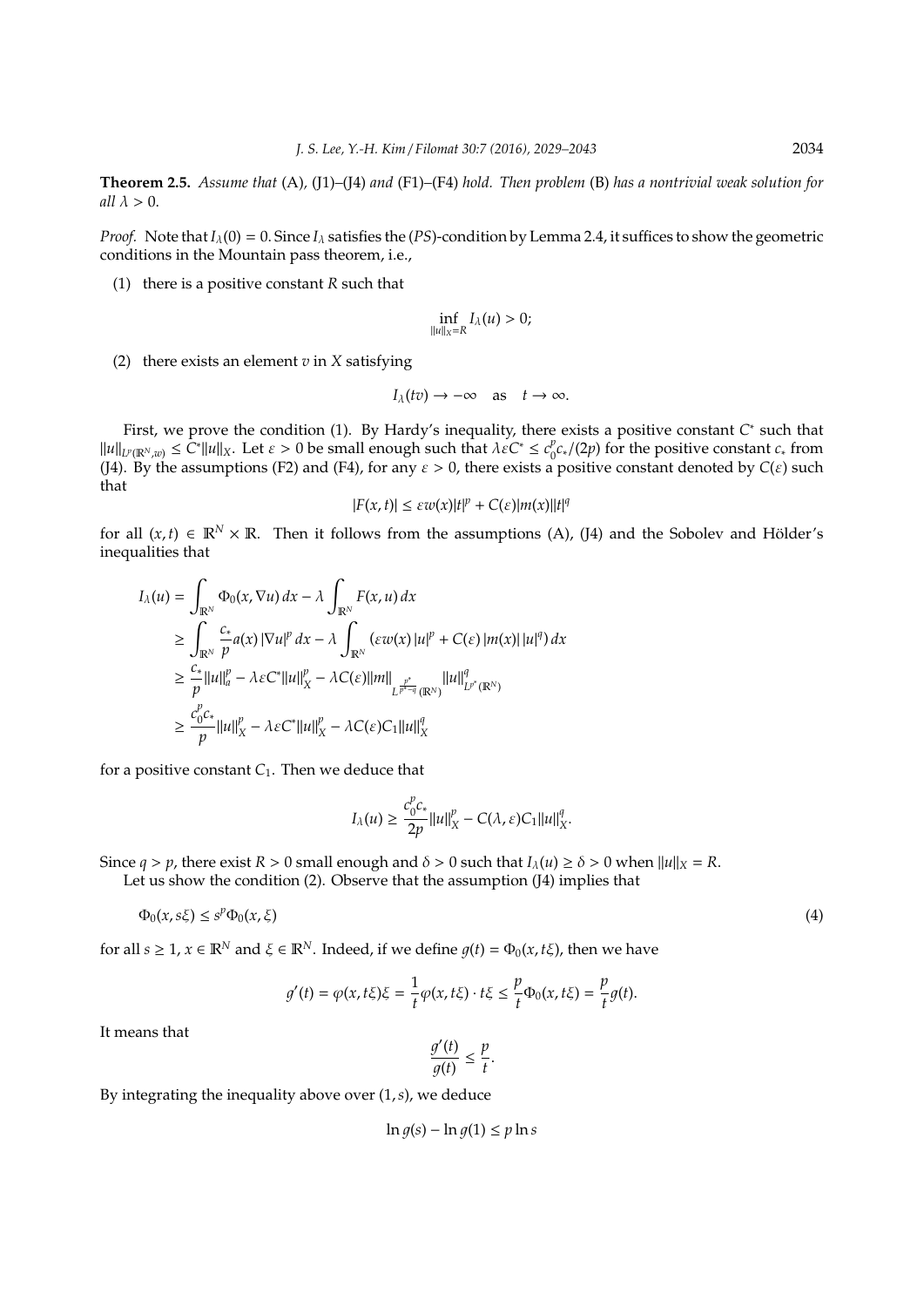and thus we achieve

$$
\frac{g(s)}{g(1)} \le s^p,
$$

so that the inequality (4) holds. Similarly, we get from the assumption (F3) that

$$
F(x, s\eta) \ge s^{\theta} F(x, \eta) \tag{5}
$$

for all  $\eta \in \mathbb{R} \setminus \{0\}$ ,  $x \in \mathbb{R}^N$  and  $s \ge 1$ . Take  $v \in X \setminus \{0\}$ . Then by the inequalities (4) and (5), we obtain

$$
I_{\lambda}(tv) = \int_{\mathbb{R}^N} \Phi_0(x, t\nabla v) dx - \lambda \int_{\mathbb{R}^N} F(x, tv) dx
$$
  
\$\leq t^p \int\_{\mathbb{R}^N} \Phi\_0(x, \nabla v) dx - \lambda t^{\theta} \int\_{\mathbb{R}^N} F(x, v) dx\$,

where *t* ≥ 1. Since  $1 < p < \theta$ , we conclude that  $I_\lambda(tv) \to -\infty$  as  $t \to \infty$ . This completes the proof.  $\Box$ 

From now on, adding the oddity on *f* with respect to *t* and using Fountain theorem (Theorem 3.6 of [17]), we shall verify the existence of infinitely many pairs of weak solutions for problem (B). To do this, we consider the following Lemma which holds for a reflexive and separable Banach space.

**Lemma 2.6.** Let W be a reflexive and separable Banach space. Then there are  $\{e_n\} \subseteq W$  and  $\{f_n^*\} \subseteq W^*$  such that

$$
W = \overline{span\{e_n : n = 1, 2, \cdots\}}, \ \ W^* = \overline{span\{f_n^* : n = 1, 2, \cdots\}},
$$

*and*

$$
\langle f_i^*, e_j \rangle = \begin{cases} 1 & \text{if } i = j \\ 0 & \text{if } i \neq j. \end{cases}
$$

Let us denote  $W_n = \text{span}\{e_n\}$ ,  $Y_k = \bigoplus_{n=1}^k W_n$  and  $Z_k = \overline{\bigoplus_{n=k}^{\infty} W_n}$ .

**Theorem 2.7.** Assume that (A), (J1)–(J4) and (F1)–(F4) hold. If  $f(x, -t) = -f(x, t)$  holds for all  $(x, t) \in \mathbb{R}^N \times \mathbb{R}$ , *then*  $I_{\lambda}$  *has a sequence of critical points*  $\{\pm u_n\}$  *in* X such that  $I_{\lambda}(\pm u_n) \to \infty$  *as*  $n \to \infty$ *.* 

*Proof.* Obviously,  $I_\lambda$  is an even functional and satisfies (*PS*)-condition. It is enough to show that there exist  $\rho_k > \delta_k > 0$  such that

$$
(1) \quad b_k := \inf\{I_\lambda(u) : u \in Z_k, ||u||_X = \delta_k\} \to \infty \quad \text{as} \quad n \to \infty;
$$

(2)  $a_k := \max\{I_\lambda(u) : u \in Y_k, ||u||_X = \rho_k\} \le 0$ 

for *k* large enough.

Denote

$$
\alpha_k := \sup_{u \in Z_k, \Vert u \Vert_{X} = 1} \Big( \int_{\mathbb{R}^N} \frac{1}{p^*} \vert u \vert^{p^*} \, dx \Big).
$$

Then  $\alpha_k \to 0$  as  $k \to \infty$ . In fact, suppose that it is false. Then there exist  $\varepsilon_0 > 0$  and a sequence  $\{u_k\} \in Z_k$  such that

$$
||u_k||_X = 1, \int_{\mathbb{R}^N} \frac{1}{p^*} |u_k|^{p^*} dx \ge \varepsilon_0
$$

for all  $k \geq k_0$ . Since the sequence  $\{u_k\}$  is bounded in X, there exists  $u \in X$  such that  $u_k \to u$  in  $X$  as  $k \to \infty$  and

$$
\langle f_j^*,u\rangle=\lim_{k\to\infty}\langle f_j^*,u_k\rangle=0
$$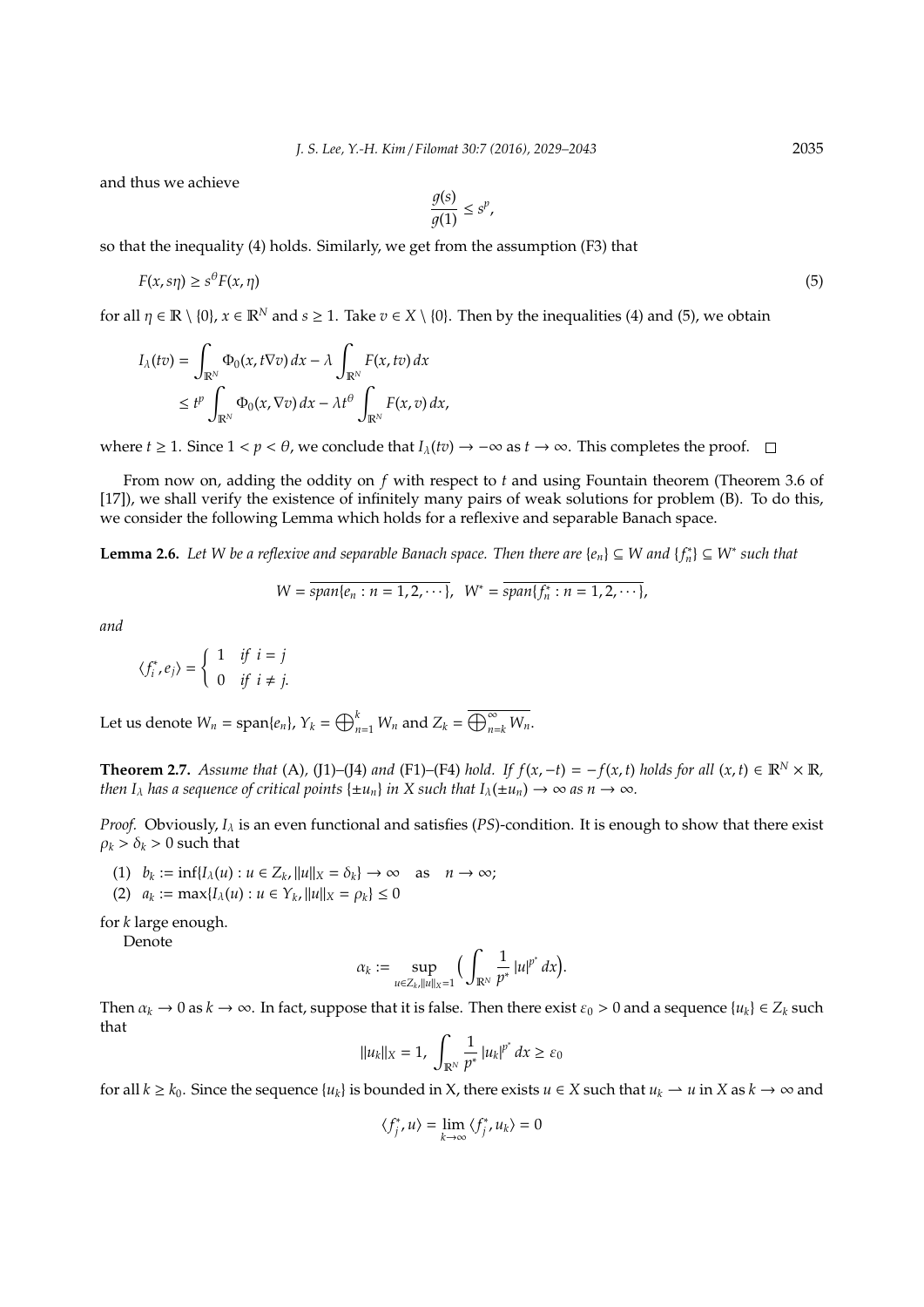for  $j = 1, 2, \dots$ . Hence we get  $u = 0$ . But, we have

$$
\varepsilon_0 \leq \lim_{k \to \infty} \int_{\mathbb{R}^N} \frac{1}{p^*} \left| u_k \right|^{p^*} dx = \int_{\mathbb{R}^N} \frac{1}{p^*} \left| u \right|^{p^*} dx = 0,
$$

which implies a contradiction.

For any  $u \in Z_k$ , it follows from the assumptions (J4),(F2) and the Sobolev and Hölder's inequalities that

$$
I_{\lambda}(u) = \int_{\mathbb{R}^{N}} \Phi_{0}(x, \nabla u) dx - \lambda \int_{\mathbb{R}^{N}} F(x, u) dx
$$
  
\n
$$
\geq \int_{\mathbb{R}^{N}} \frac{c_{*}}{p} a(x) |\nabla u|^{p} dx - \frac{\lambda}{q} \int_{\mathbb{R}^{N}} |m(x)| |u|^{q} dx
$$
  
\n
$$
\geq \frac{c_{*}}{p} ||u||_{a}^{p} - \frac{\lambda}{q} ||m||_{L^{\frac{p^{*}}{p^{*}-q}}(\mathbb{R}^{N})} ||u||_{L^{p^{*}}(\mathbb{R}^{N})}^{q}
$$
  
\n
$$
\geq \frac{c_{0}^{p} c_{*}}{p} ||u||_{X}^{p} - \frac{\lambda C_{2}}{q} \alpha_{k}^{q} ||u||_{X}^{q}
$$

for a positive constant *C*<sub>2</sub>. Choose  $\delta_k = (\lambda \alpha_k^q C_2 / c_0^p)$  $\int_{0}^{p} c_{*}^{p}$ )<sup>1/(*p*−*q*). Then  $\delta_{k} \to \infty$  since  $p < q$  and  $\alpha_{k} \to 0$  as  $k \to \infty$ .</sup> Therefore, if  $u \in Z_k$  and  $||u||_X = \delta_k$ , we obtain that

$$
I_{\lambda}(u) \ge c_0^p c_* \left(\frac{1}{p} - \frac{1}{q}\right) \delta_k^p \to \infty \text{ as } k \to \infty,
$$

which means the condition (1).

Next we show the condition (2). Set  $\varepsilon = 1$ , then by the assumption (F4), there exists  $\delta > 0$  such that

$$
f(x,s) \le w(x)|s|^{p-1} \tag{6}
$$

for almost all  $x \in \mathbb{R}^N$  and for all  $|s| < \delta$ . Also we know that there exists  $\ell \in L^\infty(\mathbb{R}^N)$  such that  $\ell(x) > 0$  for almost all  $x \in \mathbb{R}^N$  and

$$
F(x,s) \ge \ell(x) \left| s \right|^\theta \tag{7}
$$

for almost all  $x \in \mathbb{R}^N$  and for all  $|s| \ge \delta$ . Indeed, by the assumption (F3), we have that for all  $t \ge \delta$ 

$$
\frac{\theta}{t} \le \frac{f(x,t)}{F(x,t)} = \frac{\frac{d}{dt}F(x,t)}{F(x,t)}.
$$

Integrating this inequality above over (δ,*s*), it follows that

$$
\int_{\delta}^{s} \frac{\theta}{t} dt \leq \int_{\delta}^{s} \frac{\frac{d}{dt} F(x,t)}{F(x,t)} dt,
$$

and so

$$
\ln\left(\frac{s}{\delta}\right)^{\theta} \leq \ln \frac{F(x,s)}{F(x,\delta)}.
$$

Hence we get that

$$
F(x,s) \geq \frac{s^{\theta}}{\delta^{\theta}} F(x,\delta).
$$

In a similar way, we obtain that

$$
F(x,s) \ge \frac{|s|^{\theta}}{\delta^{\theta}} F(x,-\delta)
$$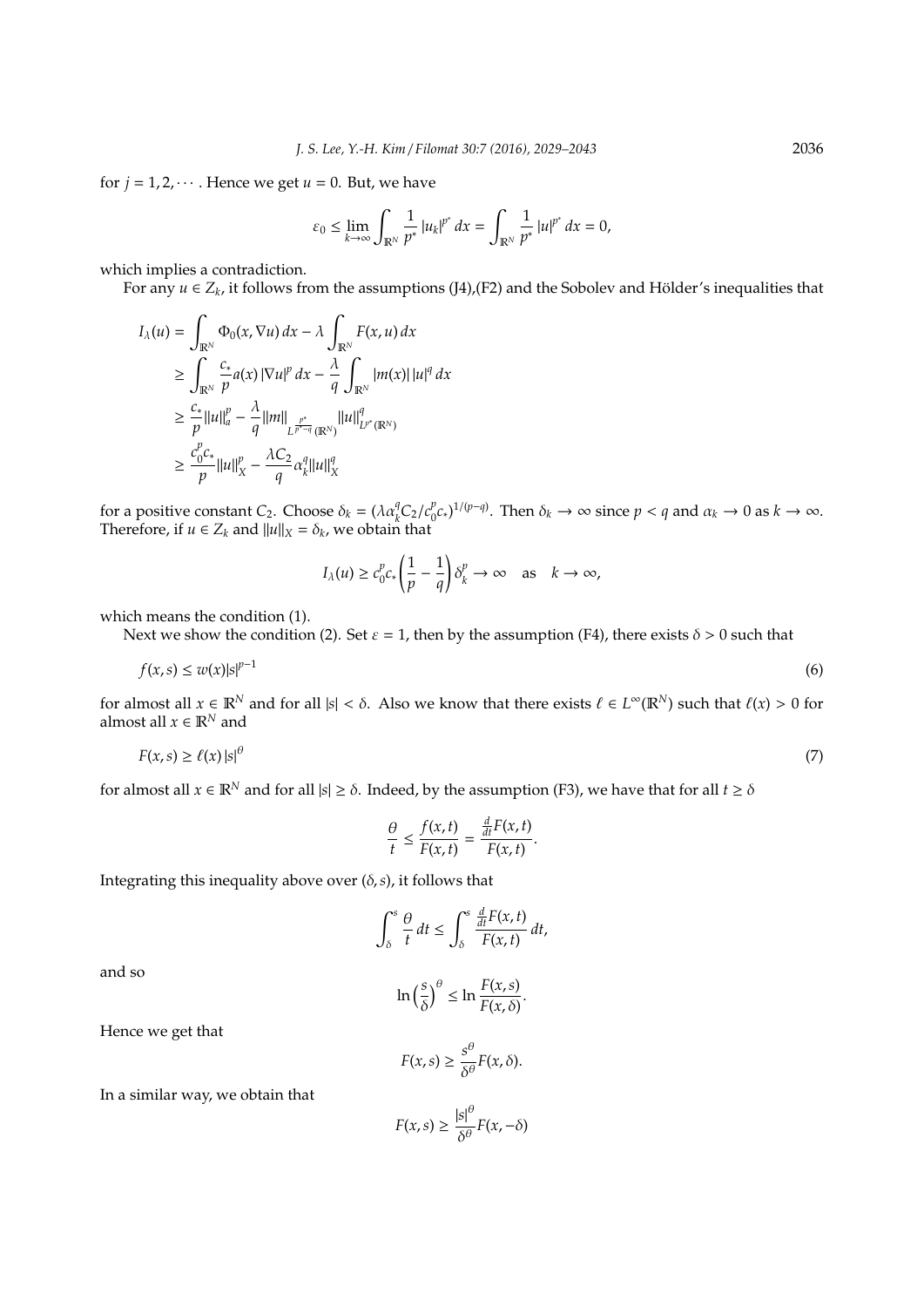for all  $s \leq -\delta$ . Therefore,  $F(x, s) \geq \ell(x) |s|^\theta$  for almost all  $x \in \mathbb{R}^N$  and for all  $|s| \geq \delta$ , where  $\ell(x) =$ min  $\{F(x,\delta)/\delta^\theta, F(x,-\delta)/\delta^\theta\}$ . Also the assumptions (F2) and (F3) imply that  $\ell \in L^\infty(\mathbb{R}^N)$  and  $\ell(x) > 0$ for almost all  $x \in \mathbb{R}^N$ .

For any  $u \in Y_k$ , by the assumptions (A), (J2), (F3) and inequalities (6) and (7), we deduce

$$
I_{\lambda}(u) = \int_{\mathbb{R}^{N}} \Phi_{0}(x, \nabla u) dx - \lambda \int_{\mathbb{R}^{N}} F(x, u) dx
$$
  
\n
$$
\leq \int_{\mathbb{R}^{N}} |\sigma(x)| |\nabla u| dx + \frac{b}{p} \int_{\mathbb{R}^{N}} |\nabla u|^{p} dx
$$
  
\n
$$
- \lambda \Big( \int_{\{x \in \mathbb{R}^{N} : |u(x)| \geq \delta\}} \ell(x) |u|^{q} dx - \int_{\{x \in \mathbb{R}^{N} : |u(x)| < \delta\}} \frac{1}{p} w(x) |u|^{p} dx \Big)
$$
  
\n
$$
\leq ||\sigma||_{L^{p'}(\mathbb{R}^{N})} ||\nabla u||_{L^{p}(\mathbb{R}^{N})} + \frac{b}{p} ||\nabla u||_{L^{p}(\mathbb{R}^{N})}^{p} + \frac{\lambda}{p} \int_{\{x \in \mathbb{R}^{N} : |u(x)| < \delta\}} w(x) |u|^{p} dx
$$
  
\n
$$
+ \lambda \int_{\{x \in \mathbb{R}^{N} : |u(x)| < \delta\}} \theta \min \{ \frac{F(x, \delta)}{\delta^{\theta}}, \frac{F(x, -\delta)}{\delta^{\theta}} \} \frac{|u|^{\theta}}{\theta} dx - \lambda \int_{\mathbb{R}^{N}} \ell(x) w(x) |u|^{\theta} dx
$$
  
\n
$$
\leq C ||\sigma||_{L^{p'}(\mathbb{R}^{N})} ||u||_{X} + \Big( \frac{C^{p}b}{p} + \frac{C^{*}\lambda}{p} \Big) ||u||_{X}^{p}
$$
  
\n
$$
+ \lambda \int_{\{x \in \mathbb{R}^{N} : |u(x)| < \delta\}} \frac{\min \{f(x, \delta)\delta, f(x, -\delta)(-\delta)\}}{\delta^{\theta}} \frac{|u|^{\theta-p}}{\theta} |u|^{p} dx - \lambda \int_{\mathbb{R}^{N}} \ell(x) w(x) |u|^{\theta} dx
$$
  
\n
$$
\leq C ||\sigma||_{L^{p'}(\mathbb{R}^{N})} ||u||_{X} + \Big( \frac{S^{p-1}}{p} + \frac{C^{*}\lambda}{p} \Big
$$

for a positive constant  $C = c_1/(a_0)^{1/p}$ , where  $c_1$  is the positive constant from the relation (2). By the Hölder's inequality, we see that

$$
\int_{\mathbb{R}^N} \ell(x)w(x) |u|^{\theta} dx \leq ||\ell||_{L^{\infty}(\mathbb{R}^N)} ||w|u|^{\theta} ||_{L^1(\mathbb{R}^N)}
$$
  

$$
\leq ||\ell||_{L^{\infty}(\mathbb{R}^N)} \left( \int_{\mathbb{R}^N} w(x) |u|^p dx \right)^{\frac{\theta}{p}} \left( \int_{\mathbb{R}^N} w(x) dx \right)^{\frac{p-\theta}{p}}
$$

Since  $w \in L^1(\mathbb{R}^N)$ , we conclude that

$$
\int_{\mathbb{R}^N} \ell(x)w(x) \left| u \right|^{\theta} dx \leq C_3 \left\| u \right\|_{X}^{\theta}
$$

.

for a positive constant *C*<sub>3</sub>. Notice that in the finite dimensional subspace  $X_1$ , the norm  $\|\cdot\|_{L^p(\mathbb{R}^N,\ell w)}$  is equivalent to the norm  $\|\cdot\|_X$  (see [17]). Therefore, it follows from (8) that

$$
I_\lambda(u)\leq C||\sigma||_{L^{p'}(\mathbb{R}^N)}||u||_X+\Big(\frac{C^pb}{p}+\frac{C^*\lambda}{p}+\frac{C^*\lambda}{\theta}\Big)||u||_X^p-\lambda C_4||u||_X^\theta
$$

for a positive constant  $C_4$ . Since  $\theta > p$ , we get that

$$
I_{\lambda}(u) \rightarrow -\infty \text{ as } ||u||_{X} \rightarrow \infty
$$

and thus we can choose  $\rho_k > \delta_k > 0$  such that  $||u||_X = \rho_k$ . This completes the proof.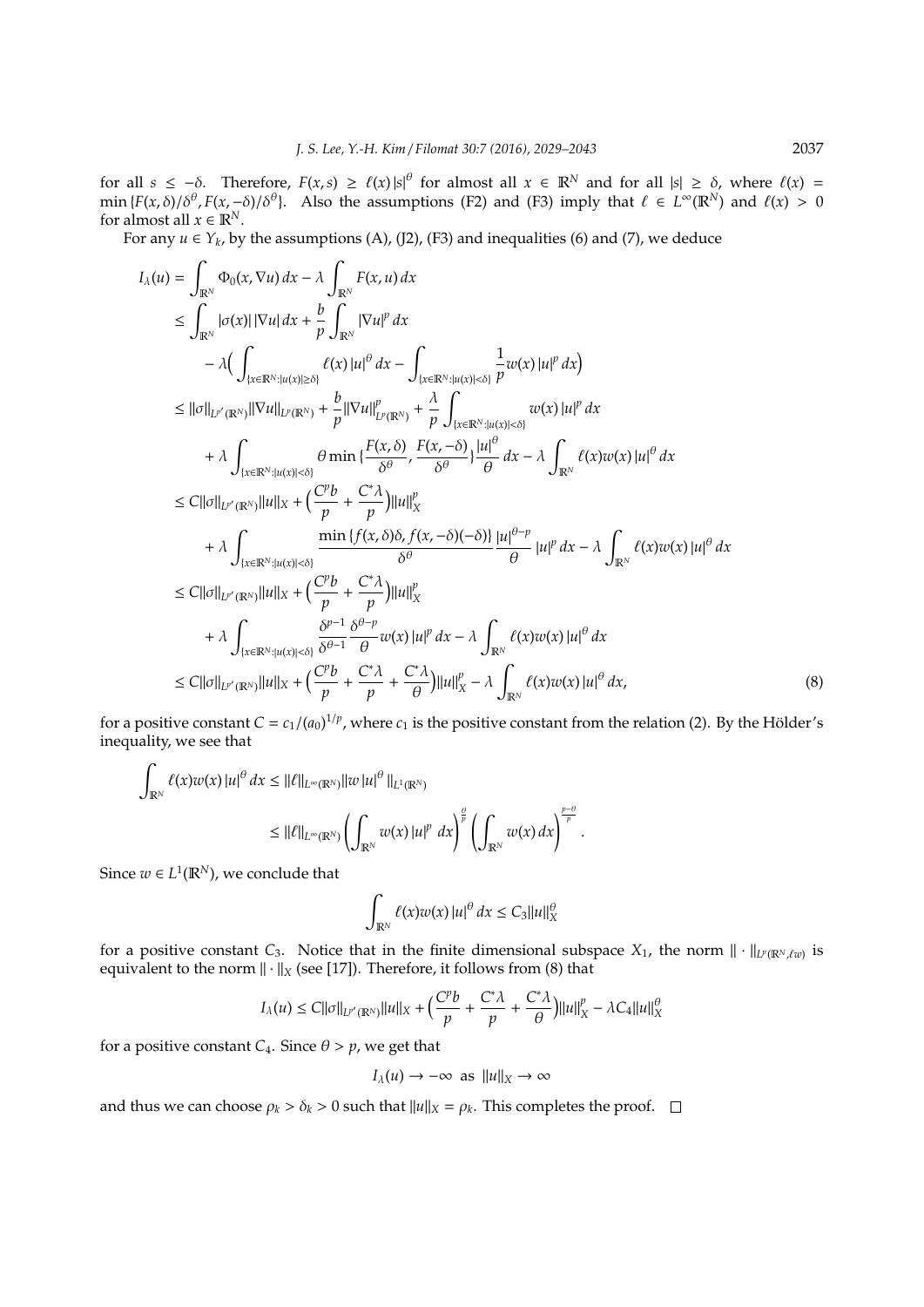#### **3. Multiplicity of Solutions**

In this section, we will prove that problem (B) has two distinct nontrivial weak solutions in *X* without Ambrosetti-Rabinowitz condition. However, without this condition, the boundedness of the (*PS*)-sequence of the Euler-Lagrange functional is not guaranteed, so we can not apply critical point theory to obtain a nontrivial weak solution for problem (B). To overcome this difficulty, we modify some assumptions for  $\varphi$ and *f*. Then we shall investigate that the functional corresponding to our problem is coercive, which plays a key role in establishing the main result of this section, using the analogous arguments as in Theorem 2.1 in Struwe [16]. The multiplicity result is motivated by the work of Fu and Zhang [7] which had been studied the existence of at least two distinct nontrivial weak solutions for the elliptic equations with variable exponents.

We assume the following condition instead of the assumption (J2):

(J5) There exists a positive constant  $c_2$  such that

$$
\left|\varphi(x,v)\right|\leq c_2\left|v\right|^{p-1},\,
$$

for almost all  $x \in \mathbb{R}^N$  and for all  $v \in \mathbb{R}^N$ .

Even though the condition (J2) is replaced by (J5), the analogous statements about the functional  $\Phi$  in Section 2 hold in the usual manner.

Next, we assume that *f* satisfies the following conditions: (FM1)  $f : \mathbb{R}^N \times \mathbb{R} \to \mathbb{R}$  satisfies the Carathéodory condition. (FM2) For all  $(x, t) \in \mathbb{R}^N \times \mathbb{R}$  $\overline{\phantom{a}}$ 

$$
\left|f(x,t)\right| \leq |h(x)|\,|t|^{\gamma-1}\,,
$$

where  $h \in L^{\frac{p^*}{p^{*-}}}$  $\frac{p}{p^{*}-\gamma}$  ( $\mathbb{R}^N$ )  $\cap$  *L*<sup>∞</sup> ( $\mathbb{R}^N$ ) and  $\gamma$  is a positive constant with  $1 < \gamma < p$ . (FM3) There exists  $\delta > 0$  such that

*f*(*x*, *t*) ≥ *s*(*x*)*t*<sup>γ0−1</sup>

for almost all  $x \in \mathbb{R}^N$  and  $0 < t \le \delta$ , where  $s \ge 0$ ,  $s \in C(\mathbb{R}^N, \mathbb{R})$  and  $1 < \gamma_0 < \gamma$ .

Under the assumptions (A) and (FM1)–(FM2), we deduce that the functional  $\Psi$  is compact operator on *X*. Furthermore, we obtain the fact that the functional  $I_{\lambda}$  is coercive for all  $\lambda > 0$ .

**Lemma 3.1.** *Assume that* (A), (J1), (J3)–(J5) *and* (FM1)–(FM2) *hold. Then*  $I_{\lambda}$  *is coercive for all*  $\lambda > 0$ , *i.e.*,  $I_\lambda(u) \to +\infty$  as  $||u||_X \to +\infty$ .

*Proof.* For any  $u \in X$  and  $\lambda > 0$ , it follows from the assumptions (J4) and (FM2) that

$$
I_{\lambda}(u) = \Phi(u) - \lambda \Psi(u)
$$
  
\n
$$
= \int_{\mathbb{R}^{N}} \Phi_{0}(x, \nabla u) dx - \lambda \int_{\mathbb{R}^{N}} F(x, u) dx
$$
  
\n
$$
\geq \int_{\mathbb{R}^{N}} \frac{c_{*}}{p} a(x) |\nabla u|^{p} dx - \frac{\lambda}{\gamma} \int_{\mathbb{R}^{N}} |h(x)| |u|^{ \gamma} dx
$$
  
\n
$$
\geq \frac{c_{*}}{p} ||u||_{a}^{p} - \frac{\lambda}{\gamma} ||h||_{L^{\frac{p^{*}}{p-\gamma}}(\mathbb{R}^{N})} ||u||_{L^{p^{*}}(\mathbb{R}^{N})}^{\gamma}
$$
  
\n
$$
\geq \frac{c_{0}^{p} c_{*}}{p} ||u||_{X}^{p} - \frac{\lambda C_{1}}{\gamma} ||u||_{X}^{\gamma}
$$
\n(9)

for a positive constant *C*<sub>1</sub>. Since  $1 < \gamma < p$ , we conclude that

 $I_\lambda(u) \to +\infty$  as  $||u||_X \to +\infty$  for all  $u \in X$  and  $\lambda > 0$ .

 $\Box$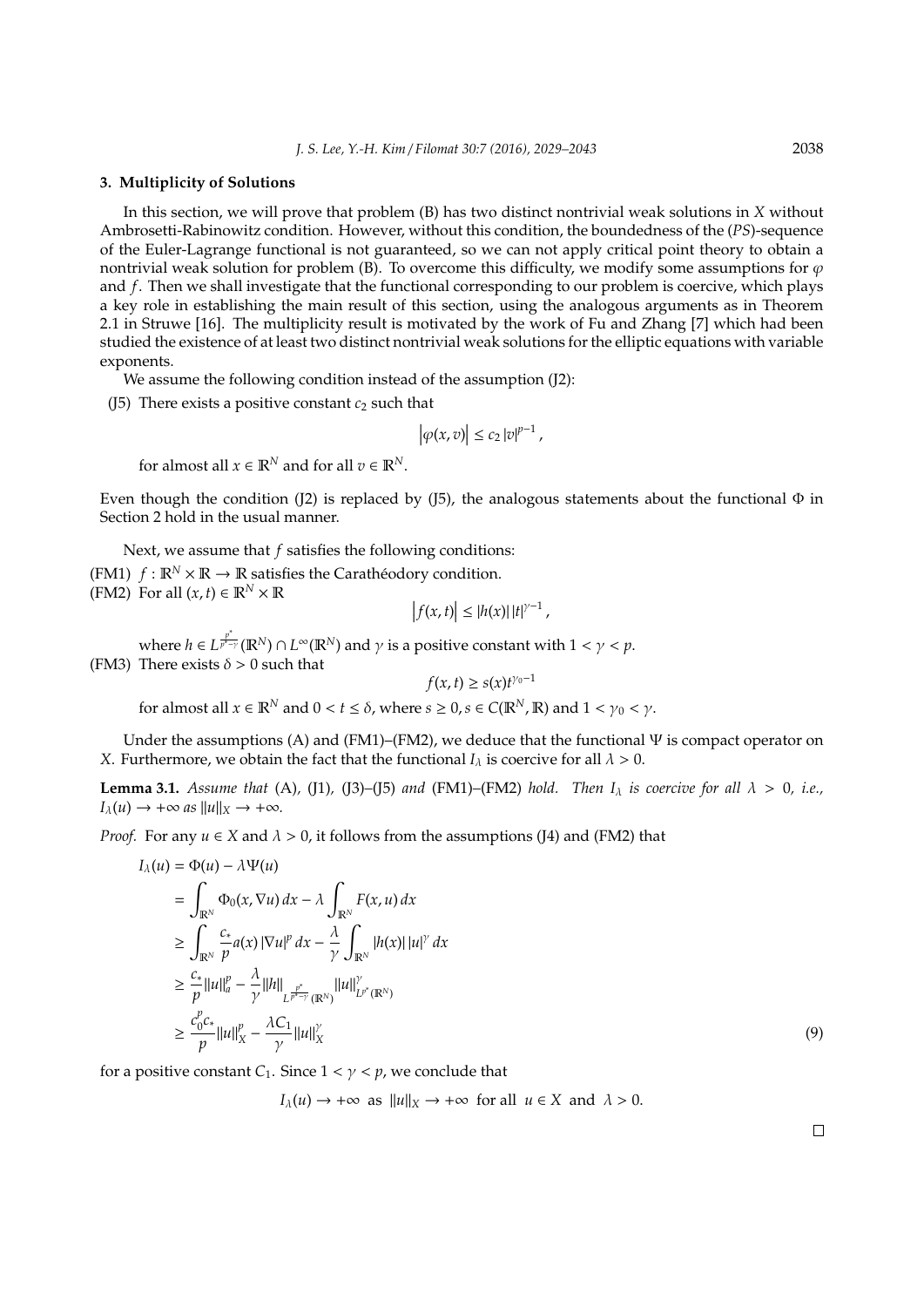**Lemma 3.2.** *Assume that* (A)*,* (J1)*,* (J3)*–*(J5) *and* (FM1)*–*(FM2) *hold. Then there exist positive constants* ρ *and r*  $such that I_\lambda(u) \ge r > 0$  for any  $u \in X$  with  $||u||_X = \rho$  and for any  $\lambda \in (0, \lambda^*)$ , where  $\lambda^*$  is a positive constant.

*Proof.* Let  $u \in X$  with  $||u||_X = \rho > 0$ . By the inequality (9), we yield

$$
I_{\lambda}(u) \ge \frac{c_0^p c_*}{p} \rho^p - \frac{\lambda C_1}{\gamma} \rho^{\gamma}
$$
  
=  $\rho^{\gamma} \left( \frac{c_0^p c_*}{p} \rho^{p-\gamma} - \frac{\lambda C_1}{\gamma} \right)$  (10)

for the same positive constant  $C_1$  as in Lemma 3.1. If we define the quantity

$$
\lambda^* = \frac{c_0^p c_* \gamma \rho^{p-\gamma}}{C_1 p},
$$

then it follows from the inequality (10) that there exists  $r = c_0^p$  $\int_0^p c_* \rho^p / p > 0$  such that

$$
I_\lambda(u)\geq r>0
$$

for any  $u \in X$  with  $||u||_X = \rho$  and for any  $\lambda \in (0, \lambda^*)$ .

**Lemma 3.3.** *Assume that* (A), (J1), (J3)–(J5) *and* (FM1)–(FM3) *hold. Then there exists*  $\phi \in X$  *such that*  $\phi \ge 0$ ,  $\phi \ne 0$ *and*  $I_{\lambda}(\eta \phi) < 0$  *for*  $\eta > 0$  *small enough.* 

*Proof.* Let  $\phi \in C_0^{\infty}$  $\int_{0}^{\infty} (B_{2R}(x_0))$  such that  $\phi(x) \equiv 1, x \in B_R(x_0); 0 \le \phi(x) \le 1, |\nabla \phi(x)| \le 1/R$ , for all  $x \in \mathbb{R}^N$ , where  $B_R(x_0) := \{x \in \mathbb{R}^N : |x - x_0| \le R\}$ . Then for any  $\eta \in (0, 1)$  it follows from the assumptions (J5) and (FM3) that

$$
I_{\lambda}(\eta\phi) = \Phi(\eta\phi) - \lambda\Psi(\eta\phi)
$$
  
\n
$$
= \int_{B_{2R}(x_0)} \Phi_0(x, \eta\nabla\phi) dx - \lambda \int_{B_{2R}(x_0)} F(x, \eta\phi) dx
$$
  
\n
$$
\leq \int_{B_{2R}(x_0)} \frac{c_2}{p} \eta^p |\nabla\phi|^p dx - \lambda \int_{B_{2R}(x_0)} \frac{\eta^{\gamma_0}}{\gamma_0} |s(x)| |\phi|^{\gamma_0} dx
$$
  
\n
$$
\leq \frac{c_2 \eta^p}{p} \int_{B_{2R}(x_0)} |\nabla\phi|^p dx - \frac{\lambda \eta^{\gamma_0}}{\gamma_0} \int_{B_{2R}(x_0)} |s(x)| dx.
$$

Choose a positive constant  $\delta$  such that

$$
0<\delta<\min\bigg\{1,\frac{\frac{\lambda p}{c_2\gamma_0}\int_{B_{2R}(x_0)}|s(x)|\,dx}{\int_{B_{2R}(x_0)}\big|\nabla\phi\big|^p\,dx}\bigg\},
$$

then  $\eta < \delta^{1/(p-\gamma_0)}$  implies that

 $I_\lambda(\eta\phi) < 0.$ 

 $\Box$ 

By the coercivity of the functional  $I_\lambda$ , we get that there exists a global minimizer  $u_1 \in X$  of  $I_\lambda$  (Theorem 1.2 in [16]). This together with Lemma 3.3 yields that

$$
I_{\lambda}(u_1)=\inf_{u\in X\setminus\{0\}}I_{\lambda}(u)<0.
$$

Consequently, we deduce that  $u_1$  is a global minimizer of the functional  $I_\lambda$  in *X* for any  $\lambda > 0$ .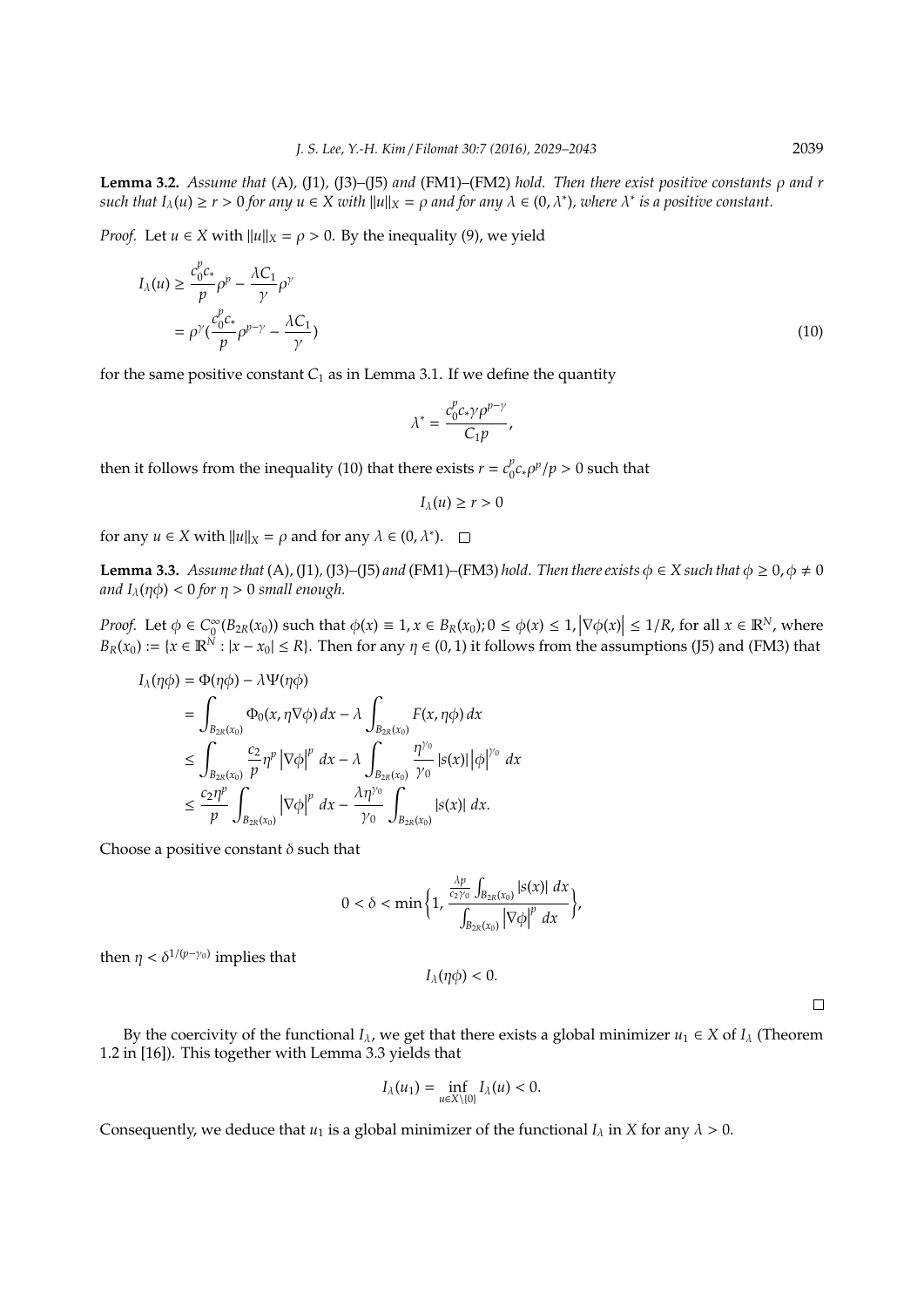In the rest of this section, we will show that there exists another nontrivial weak solution for problem (B). Set

$$
g(x,t) = \begin{cases} f(x,t) & \text{if } t \le u_1(x) \\ f(x,u_1(x)) & \text{if } t > u_1(x), \end{cases}
$$

where  $u_1$  is a nontrivial weak solution of problem (B). Let us put  $G(x, t) = \int_0^t g(x, s) ds$ , then we define the functional  $\tilde{\Psi}: X \to \mathbb{R}$  by

$$
\tilde{\Psi}(u) = \int_{\mathbb{R}^N} G(x, u) \, dx.
$$

It is not hard to check that  $\tilde{\Psi} \in C^1(X,\mathbb{R})$  and its Fréchet derivative is

$$
\langle \tilde{\Psi}'(u), v \rangle = \int_{\mathbb{R}^N} g(x, u) v \, dx
$$

for all  $u, v \in X$ . Next we define the functional  $\tilde{I}_\lambda : X \to \mathbb{R}$  by

$$
\tilde{I}_{\lambda}(u) = \Phi(u) - \lambda \Psi(u).
$$

Then the same arguments as those used for the functional  $I_\lambda$  imply that  $\tilde{I}_\lambda \in C^1(X,\mathbb{R})$  and its Fréchet derivative is given by

$$
\langle \tilde{I}'_{\lambda}(u), v \rangle = \int_{\mathbb{R}^N} \varphi(x, \nabla u) \cdot \nabla v \, dx - \lambda \int_{\mathbb{R}^N} g(x, u) v \, dx
$$

for any  $u, v \in X$ . In addition, the fact that  $\tilde{I}_\lambda$  is also coercive for all  $\lambda > 0$  is obtained immediately; see Lemma 3.1.

Now we prove the existence of at least two distinct nontrivial weak solutions for problem (B) for any  $\lambda \in (0, \lambda^*)$ .

**Theorem 3.4.** Assume that (A), (J1), (J3)–(J5) and (FM1)–(FM3) hold. If  $f(x, t)$ t  $\geq 0$  for all  $(x, t) \in \mathbb{R}^N \times \mathbb{R}$ , then *problem* (B) has at least two distinct nontrivial weak solutions  $u_1, u_2$  in X with  $u_2(x) \le u_1(x)$  for almost all  $x \in \mathbb{R}^N$ *and for any* λ ∈ (0, λ<sup>∗</sup> )*.*

*Proof.* Let  $u_1$  be a nontrivial weak solution of problem (B). Then it follows from Lemma 3.2 that there exists a positive constant  $r_0$  with  $0 < r_0 < ||u_1||_X$  such that

$$
\inf_{\|u\|_X=r_0}\tilde{I}_\lambda(u)>0=\tilde{I}_\lambda(0).
$$

And by the definition of  $\tilde{I}_\lambda$ , we get that  $\tilde{I}_\lambda(u_1) = I_\lambda(u_1) < 0$  for any  $\lambda \in (0, \lambda^*)$  where  $\lambda^*$  is the quantity defined in Lemma 3.3. Hence we can apply the Mountain pass theorem to find another critical point of the functional  $\tilde{I}_\lambda$ . Then we deduce that there exists a sequence  $\{u_n\}$  in X such that  $\tilde{I}_\lambda(u_n) \to c > 0$  and  $\tilde{I}'_\lambda$  $\frac{\partial}{\partial \lambda}(u_n) \to 0$ as  $n \to \infty$ , where  $c = \inf_{\rho \in P} \max_{t \in [0,1]} \tilde{I}_{\lambda}(\rho(t))$  and  $P = \{ \rho \in C([0,1], X) : \rho(0) = 0, \rho(1) = u_1 \}$ . Since the functional  $\tilde{I}_\lambda$  is coercive, we obtain that the sequence  $\{u_n\}$  is bounded in *X* and passing to a subsequence, still denoted by  $\{u_n\}$ . We may assume that there exists an element  $u \in X$  such that  $u_n \to u$  in *X* as  $n \to \infty$ . In order to show that  $u_n \to u$  in *X* as  $n \to \infty$ , we need to consider the following equality:

$$
\langle \Phi'(u_n)-\Phi'(u),u_n-u\rangle=\langle \tilde I_\lambda'(u_n)-\tilde I_\lambda'(u),u_n-u\rangle+\lambda \langle \tilde \Psi'(u_n)-\tilde \Psi'(u),u_n-u\rangle.
$$

Since  $u_n \rightharpoonup u$  in *X* and  $\langle \tilde{I}'_n \rangle$  $\tilde{I}'_{\lambda}(u_n) - \tilde{I}'_{\lambda}$  $\chi_{\lambda}(u), u_n - u \rangle \to 0$  as  $n \to \infty$ , it suffices to show that

$$
\langle \tilde{\Psi}'(u_n)-\tilde{\Psi}'(u),u_n-u\rangle\to 0
$$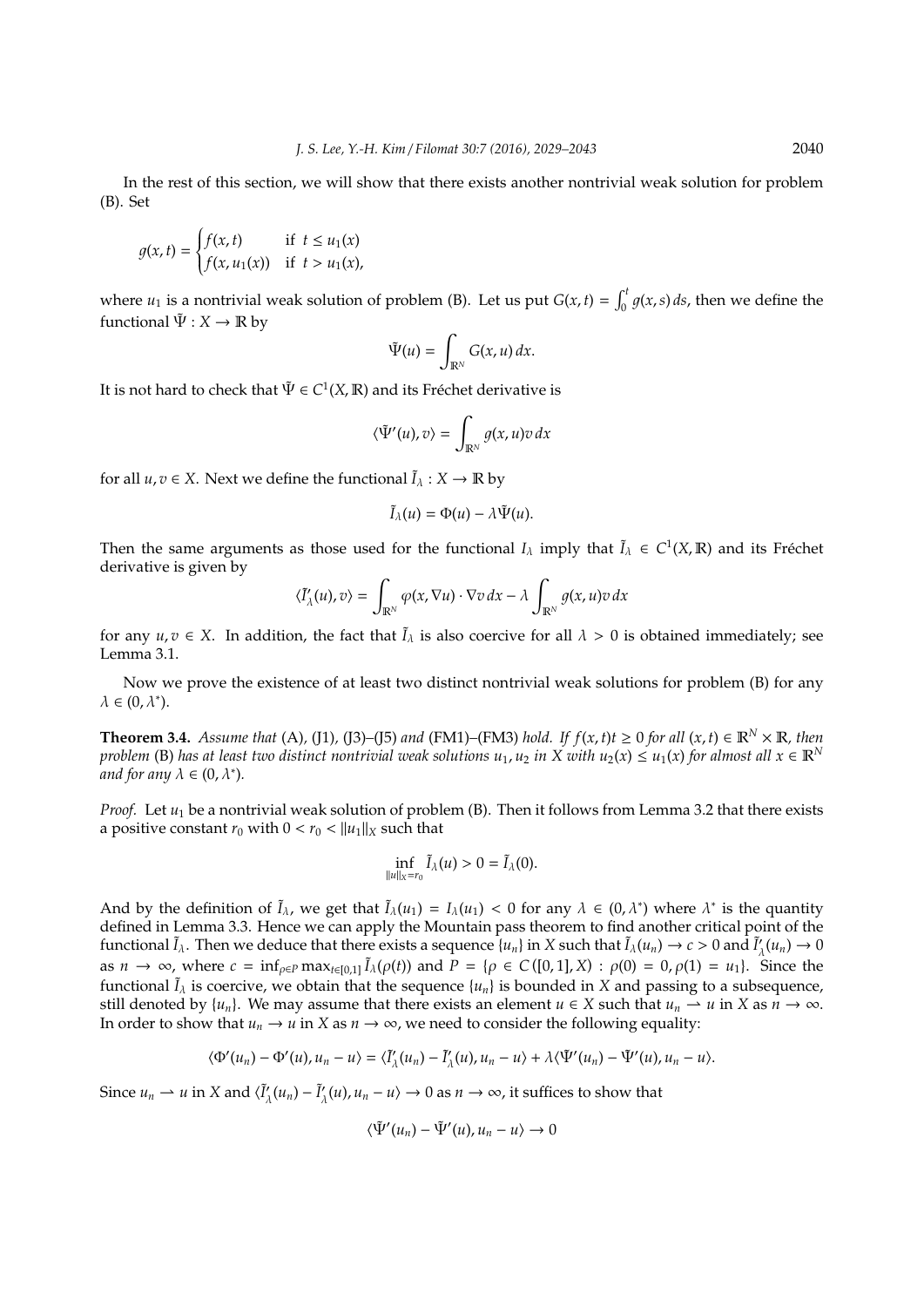as  $n \to \infty$ . Observe that

$$
|\langle \tilde{\Psi}'(u_n) - \tilde{\Psi}'(u), u_n - u \rangle| = \left| \int_{\mathbb{R}^N} (g(x, u_n) - g(x, u))(u_n - u) \, dx \right|
$$
  
\n
$$
\leq \int_{B_K(0)} |g(x, u_n) - g(x, u)| \, |u_n - u| \, dx
$$
  
\n
$$
+ \int_{\mathbb{R}^N \setminus B_K(0)} |g(x, u_n) - g(x, u)| \, |u_n - u| \, dx,
$$
\n(11)

where  $B_K(0) = \{x \in \mathbb{R}^N : |x| \le K\}$ . For the first term of the right side of the inequality (11), we have that

$$
\int_{B_K(0)} \left| g(x, u_n) - g(x, u) \right| |u_n - u| dx \le \int_{B_K(0)} |h(x)| \left( |u_n|^{\gamma - 1} + |u|^{\gamma - 1} \right) |u_n - u| dx
$$
  

$$
\le ||h||_{L^{\infty}(\mathbb{R}^N)} || |u_n|^{\gamma - 1} + |u|^{\gamma - 1} ||_{L^{\gamma'}(B_K(0))} ||u_n - u||_{L^{\gamma}(B_K(0))}.
$$

Since  $1 < \gamma < p^*$ , the embedding  $W^{1,p}(B_K(0)) \hookrightarrow \hookrightarrow L^{\gamma}(B_K(0))$  implies  $u_n \to u$  in  $L^{\gamma}(B_K(0))$  as  $n \to \infty$ . Hence, for any  $\varepsilon > 0$ , there exists  $N(K) \in \mathbb{N}$  so that  $n \ge N(K)$  implies  $||u_n - u||_{L^{\gamma}(B_K(0))} < \varepsilon$ . Thus

$$
\int_{B_K(0)} \left| g(x, u_n) - g(x, u) \right| |u_n - u| dx \le C_2 \varepsilon \tag{12}
$$

for a positive constant *C*2. The second term of the right side of the relation (11) is estimated by

$$
\int_{\mathbb{R}^N \setminus B_K(0)} \left| g(x, u_n) - g(x, u) \right| |u_n - u| dx \leq ||g(x, u_n) - g(x, u)||_{L^{(p^*)'}(\mathbb{R}^N \setminus B_K(0))} ||u_n - u||_{L^{p^*}(\mathbb{R}^N \setminus B_K(0))}
$$

and

$$
\int_{\mathbb{R}^{N}\setminus B_{K}(0)}|g(x,u_{n})-g(x,u)|^{(p^{*})'} dx
$$
\n
$$
\leq \int_{\mathbb{R}^{N}\setminus B_{K}(0)}\left\{|h(x)|\left(|u_{n}|^{\gamma-1}+|u|^{\gamma-1}\right)\right\}^{(p^{*})'} dx
$$
\n
$$
\leq C_{3}\|h^{(p^{*})'}\|_{L^{\frac{q}{(p^{*})'}}(\mathbb{R}^{N}\setminus B_{K}(0))}\|(|u_{n}|^{\gamma-1}+|u|^{\gamma-1})^{(p^{*})'}\|_{L^{\frac{q}{(p^{*})'}}(\mathbb{R}^{N}\setminus B_{K}(0))}
$$
\n
$$
\leq C_{3}\|h^{(p^{*})'}\|_{L^{\frac{q}{(p^{*})'}}(\mathbb{R}^{N}\setminus B_{K}(0))}\|(|u_{n}|^{\gamma-1}+|u|^{\gamma-1})^{\frac{p^{*}}{p^{*}-1}}\|_{L^{\frac{p^{*}-1}{\gamma-1}}(\mathbb{R}^{N}\setminus B_{K}(0))}
$$
\n
$$
\leq C_{3}\left(\int_{\mathbb{R}^{N}\setminus B_{K}(0)}|h(x)|^{q} dx\right)^{\frac{(p^{*})'}{q}}\left\{\int_{\mathbb{R}^{N}\setminus B_{K}(0)}\left(|u_{n}|^{\gamma-1}+|u|^{\gamma-1}\right)^{\frac{p^{*}}{\gamma-1}} dx\right\}^{\frac{\gamma-1}{p^{*}-1}} dx\right\}^{\frac{\gamma-1}{p^{*}-1}}
$$
\n
$$
\leq C_{4}\left(\int_{\mathbb{R}^{N}\setminus B_{K}(0)}|h(x)|^{q} dx\right)^{\frac{(p^{*})'}{q}}\left\{\int_{\mathbb{R}^{N}\setminus B_{K}(0)}\left(|u_{n}|+|u|\right)^{p^{*}} dx\right\}^{\frac{\gamma-1}{p^{*}-1}} dx
$$
\n
$$
\leq C_{4}\left(\int_{\mathbb{R}^{N}\setminus B_{K}(0)}|h(x)|^{q} dx\right)^{\frac{(p^{*})'}{q}}\|u_{n}+u\|_{L^{p^{*}}(\mathbb{R}^{N})}^{(p^{*})}
$$

for positive constants  $C_3$  and  $C_4$ . As the sequence  $\{u_n\}$  is bounded in *X*, by the Sobolev inequality, the sequence  $\{u_n\}$  is also bounded in  $L^{p^*}(\mathbb{R}^N)$ . So the sequence  $\{u_n + u\}$  is bounded in  $L^{p^*}(\mathbb{R}^N)$  and it is immediate from  $h \in L^{\frac{p^*}{p^* - \gamma}}$  that

$$
\int_{\mathbb{R}^N \setminus B_K(0)} \left| g(x, u_n) - g(x, u) \right| |u_n - u| dx \le C_5 \varepsilon \tag{13}
$$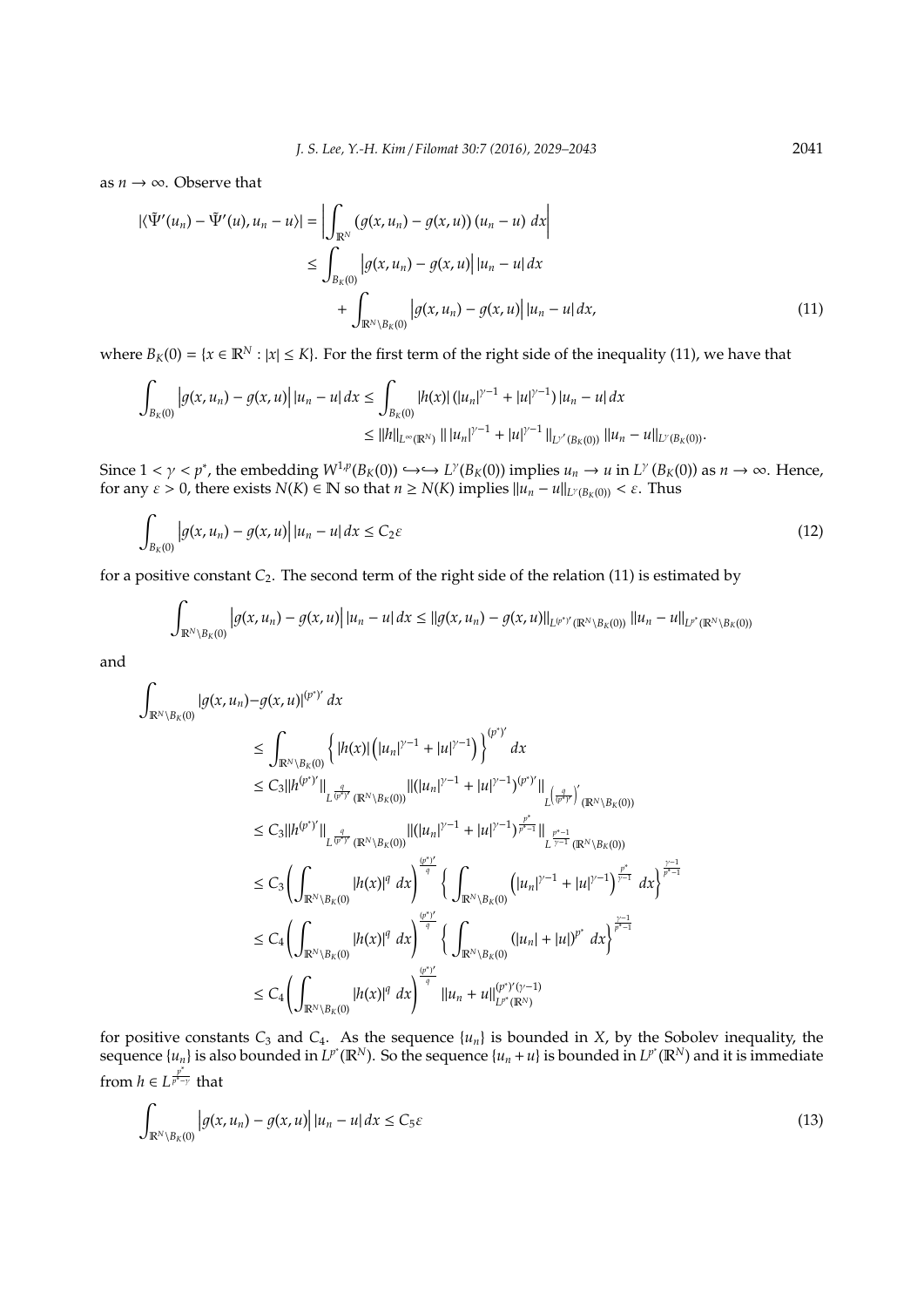for a positive constant *C*5. It follows from the inequalities (12) and (13) that

$$
|\langle \tilde{\Psi}'(u_n) - \tilde{\Psi}'(u), u_n - u \rangle| \leq C_6 \varepsilon
$$

for a positive constant  $C_6$  when  $n \ge N(K)$ . This implies that  $\langle \tilde{\Psi}'(u_n) - \tilde{\Psi}'(u), u_n - u \rangle \to 0$  as  $n \to \infty$ . Since  $\Phi'$ is a mapping of type  $(S_+)$ , we deduce  $u_n \to u$  in  $X$  as  $n \to \infty$ . Because of  $\tilde{I}_\lambda \in C^1(X,\mathbb{R})$ , we have  $\tilde{I}_\lambda(u) = c > 0$ and  $\tilde{I}'_1$  $\tilde{I}_{\lambda}(u) = 0$ , i.e., *u* is a nontrivial critical point of the functional  $\tilde{I}_{\lambda}$ .

Denote it by  $u = u_2$ . Then we claim that

$$
u_2(x)\leq u_1(x)
$$

for almost all  $x \in \mathbb{R}^N$ . Indeed, it is clear that

$$
0 = \langle \tilde{I}_{\lambda}'(u_2) - I_{\lambda}'(u_1), (u_2 - u_1)^+ \rangle
$$
  
\n
$$
= \int_{\mathbb{R}^N} (\varphi(x, \nabla u_2) - \varphi(x, \nabla u_1)) \cdot \nabla (u_2 - u_1)^+ dx
$$
  
\n
$$
- \lambda \int_{\mathbb{R}^N} (g(x, u_2) - f(x, u_1)) (u_2 - u_1)^+ dx
$$
  
\n
$$
= \int_{\{x \in \mathbb{R}^N : u_2(x) \ge u_1(x)\}} (\varphi(x, \nabla u_2) - \varphi(x, \nabla u_1)) \cdot (\nabla u_2 - \nabla u_1) dx,
$$

where  $(u_2 - u_1)^+$  = max {0,  $u_2 - u_1$ }. Since  $\varphi$  is monotone, we obtain  $u(x) = u_1(x)$  for almost all  $x \in \{x \in \mathbb{R}^N :$  $u_2(x) \ge u_1(x)$ . Hence it follows that

$$
\int_{\{x\in\mathbb{R}^N:u_2(x)\geq u_1(x)\}}|\nabla(u_2-u_1)|^p\ dx=0,
$$

and thus

$$
\int_{\mathbb{R}^N} |\nabla (u_2 - u_1)^+|^p \, dx = 0,
$$

i.e.,  $||(u_2-u_1)^+||_X=0$ . Since  $(u_2-u_1)^+ \in X$ , we see that  $(u_2(x) - u_1(x))^+ = 0$  for almost all  $x \in \mathbb{R}^N$ . Consequently, we have that  $u_2(x) \le u_1(x)$  for almost all  $x \in \mathbb{R}^N$ .

Finally, we establish that *u*<sub>2</sub> is another weak solution. Indeed, since  $u_2(x) \le u_1(x)$  for almost all  $x \in \mathbb{R}^N$ , we deduce that

$$
g(x, u_2) = f(x, u_2)
$$
 and  $\tilde{\Psi}(u_2) = \Psi(u_2)$ .

Then we get that  $\tilde{I}_{\lambda}(u_2) = I_{\lambda}(u_2)$  and  $\tilde{I}'_j$  $I'_{\lambda}(u_2) = I'_{\lambda}$  $\tilde{I}_{\lambda}(u_2)$ . So, we conclude that  $\tilde{I}_{\lambda}(u_2) = c > 0 > \tilde{I}_{\lambda}(u_1)$ , i.e.,  $u_2$  is another nontrivial weak solution for problem (B) with  $u_2 < u_1$ .

## **References**

- [1] A. Ambrosetti, P. H. Rabinowitz, Dual variational methods in critical point theory and applications, J. Funct. Anal. 14 (1973) 349–381.
- [2] T. Bartsch, Z. Liu, On a superlinear elliptic *p*-Laplacian equation, J. Differential Equations 198 (2004) 149–175.
- [3] T. Bartsch, Z. -Q.Wang, Existence and multiplicity results for some superlinear elliptic problems on R*N*, Comm. Partial Differential Equations 20 (1995) 1725–1741.
- [4] E. B. Choi, Y. -H. Kim, Three solutions for equations involving nonhomogeneous operators of *p*-Lpalce type in R*N*, J. Inequal. Appl. 427 (2014) 1–15.
- [5] M. Derhab, H. Sebbagh, Exact number of positive solutions for quasilinear boundary value problems with *p*-convex nonlinearlity, Filomat 27:3 (2013) 499–513.
- [6] P. Drábek, A. Kufner, F. Nicolosi, Quasilinear Elliptic Equations with Degenerations and Singularities, Walter de Gruyter, Bertin, New York, 1997.
- [7] Y. Fu, X. Zhang, A multiplicity result for *p*(*x*)-Laplacian problem in R*N*, Nonlinear Anal. 70 (2009), 2261–2269.
- [8] Y. Huang, Existence of positive solutions for a class of the *p*-Laplace equations, J. Austral. Math. Soc. Ser. B 36 (1994) 249–264.